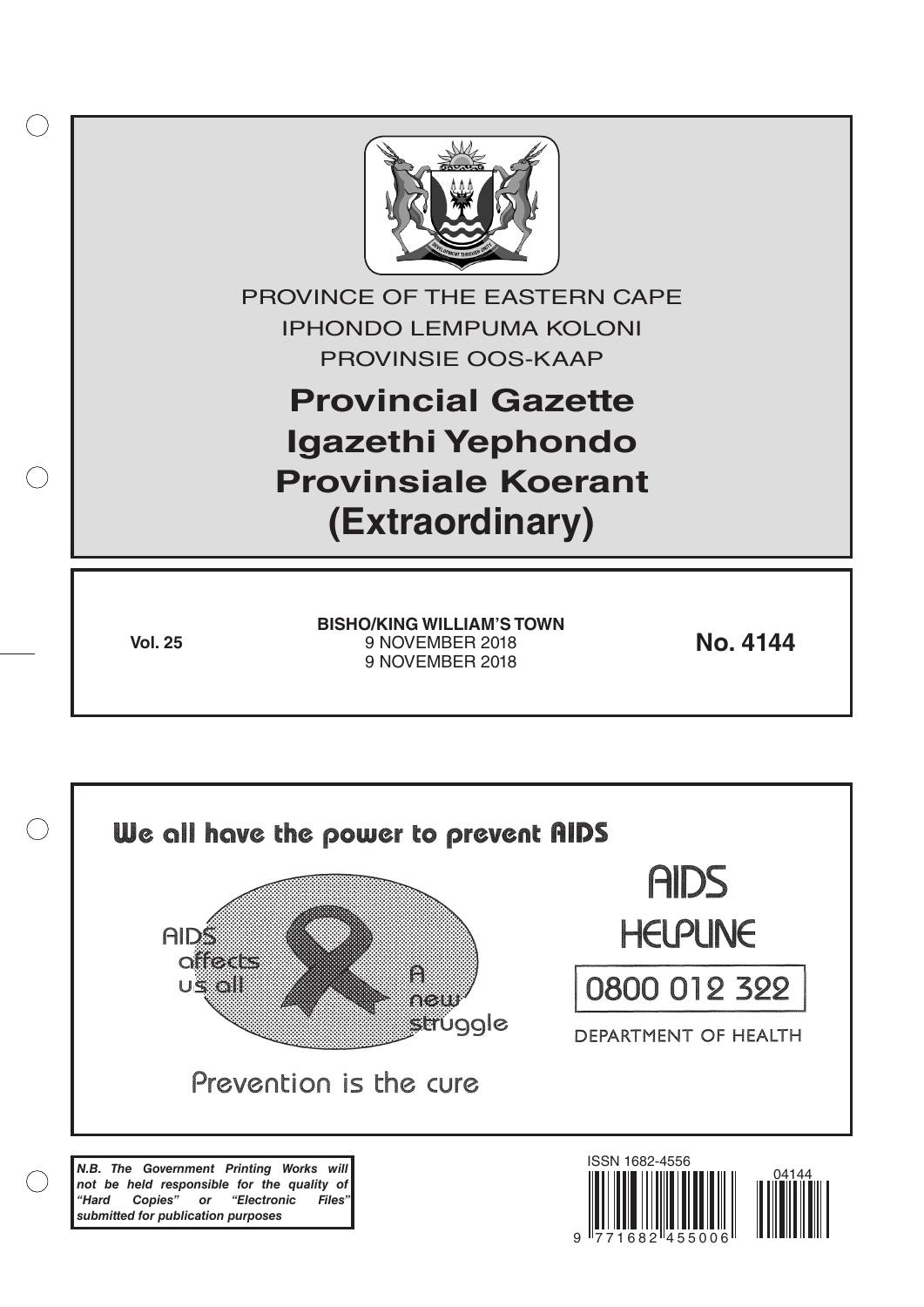# **IMPORTANT NOTICE:**

**The GovernmenT PrinTinG Works Will noT be held resPonsible for any errors ThaT miGhT occur due To The submission of incomPleTe / incorrecT / illeGible coPy.**

**no fuTure queries Will be handled in connecTion WiTh The above.**

## **CONTENTS**

|            |                                                                                                       | Gazette<br>No. | Page<br>No. |
|------------|-------------------------------------------------------------------------------------------------------|----------------|-------------|
|            | <b>LOCAL AUTHORITY NOTICES • PLAASLIKE OWERHEIDS KENNISGEWINGS</b>                                    |                |             |
| 244<br>245 | Eastern Cape Liquor Act (10/2003): Notice of lodgement of applications for transfer of certificate of | 4144           |             |
|            |                                                                                                       | 4144           |             |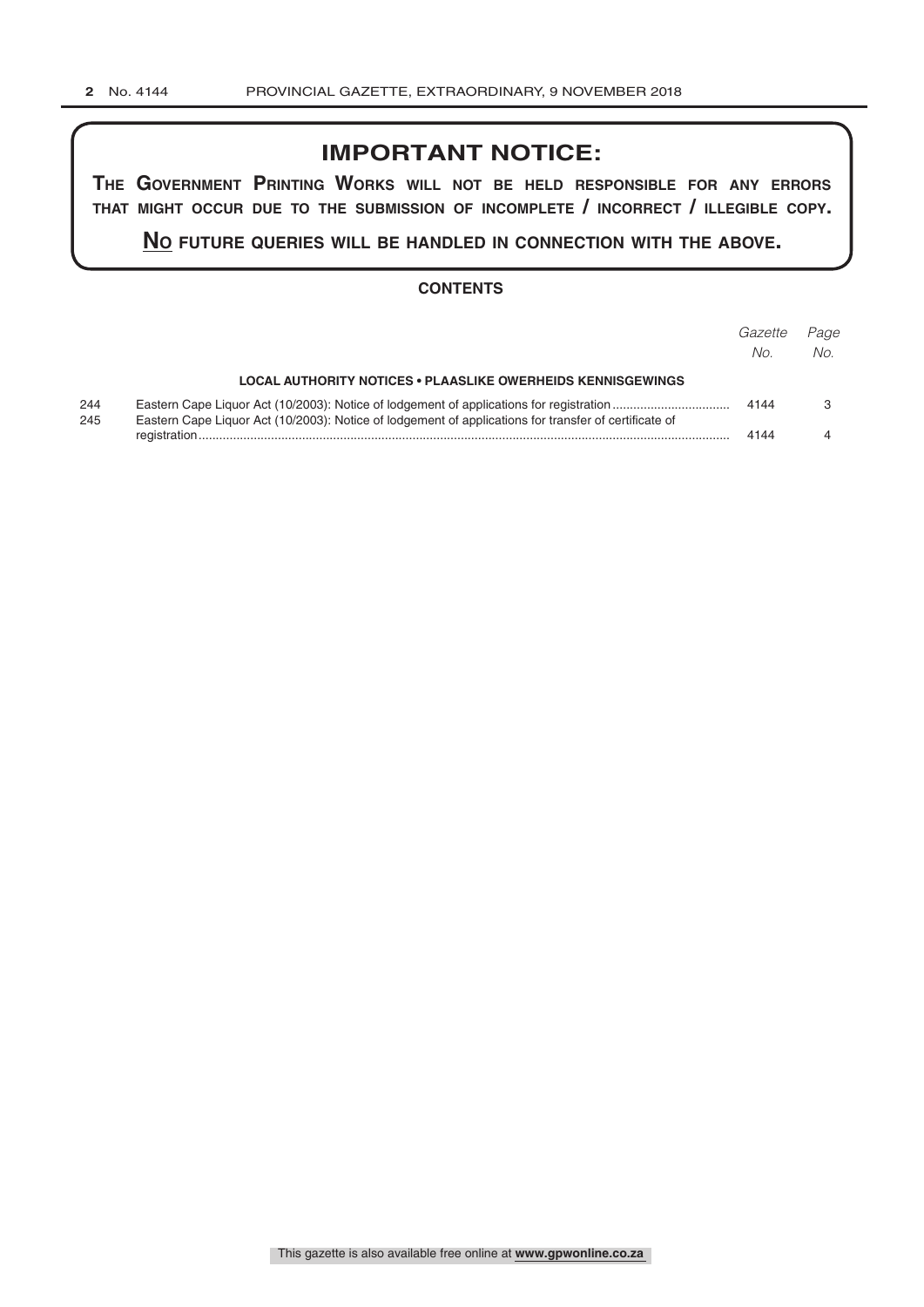# Local Authority Notices • Plaaslike Owerheids Kennisgewings

## **LOCAL AUTHORITY NOTICE 244 OF 2018**

 $1.$  CM3  $\ln$ aa 4 (1)

### EASTERN CAPE LIQUOR ACT, 2003 (Act No. 10 of 2003) NOTICE OF LODGEMENT OF APPLICATIONS FOR REGISTRATION

Notice is hereby given that the applications for registration, particulars of which appear in the Schedule hereunder, have been lodged with the Board. Interested parties may, free of charge, inspect any application which appears in the Schedule hereunder and may within twenty one days of<br>" this notice, lodge with the Board written representations in support of, or written objections. LERATO RADIKOANYANA EASTERN CAPE LIQUOR BOARD 08 November 2018 SCHEDULE

| 1                         |                   | $\overline{2}$                                             | $\overline{3}$                      | 4                               | 5                                                                                                                   |  |
|---------------------------|-------------------|------------------------------------------------------------|-------------------------------------|---------------------------------|---------------------------------------------------------------------------------------------------------------------|--|
| <b>Application Number</b> |                   | Name and number of<br>Ward                                 | Kind of registration<br>applied for | Kind of<br>liquor to be<br>sold | Name under which business is to be<br>conducted and particulars of the erf,<br>street or farm                       |  |
| 1.                        | REF1988/002548/07 | Ward 8 Ngqushwa Local<br>Municipality                      | On and Off<br>Consumption           | All kinds                       | Boxer Superliquors - Peddie, Erf 1271,<br>Corner Bridge & Victoria Streets, Peddie,<br>5460                         |  |
| 2.                        | REF7010080596085  | Ward 2 Great Kei Local<br>Municipality                     | On and Off<br>Consumption           | All kinds                       | Nosizwe Tavern, 3086 Mluleki George<br>Street, Komga, 4950                                                          |  |
| 3.                        | REF7910106027082  | Ward 22 Nyandeni Local<br>Municipality                     | On and Off<br><b>Consumption</b>    | All kinds                       | The Genesis, Lujizweni Administrative Area,<br>Nggeleni, 5140                                                       |  |
| 4.                        | REF6504180636081  | Ward 48 Nelson Mandela<br><b>Metropolitan Municipality</b> | Off Consumption                     | All kinds                       | MP's Place, 43 Abbott Road, Gerald Smith,<br>Uitenhage, 6280                                                        |  |
| 5.                        | REF7602250797087  | Ward 41 Buffalo City<br>Metropolitan Municipality          | On and Off<br>Consumption           | All kinds                       | Zaza's Tavern, 3031 Zone 10, Zwelitsha.<br>5606                                                                     |  |
| 6.                        | REF9505105591084  | Ward 24 Matatiele Local<br>Municipality                    | Off Consumption                     | All kinds                       | Silver House Bottle Store, Ramafole Village,<br>Matatiele, 4730                                                     |  |
| 7.                        | REF8112165755088  | Ward 20 Buffalo City<br><b>Metropolitan Municipality</b>   | On and Off<br>Consumption           | All kinds                       | Nomthunzi Wine & Dine, 2891 N.U. 7,<br>Mdantsane, 5201                                                              |  |
| 8.                        | REF7910035836082  | Ward 13 Mnquma Local<br>Municipality                       | On and Off<br>Consumption           | All kinds                       | White House Tavem, Mahenini Locality.<br>Mkwa Administrative Area, Ngamakwe,<br>4962                                |  |
| 9.                        | REF2018/517975/07 | Wardd 3 Nelson Mandela<br>Metropolitan Municipality        | On Consumption                      | All kinds                       | Panarotti's Pizza Pasta, Shop 52, Walmer<br>Park Shopping Centre, Main Road, Walmer,<br>Port Elizabeth, 6001        |  |
| 10.                       | REF8205185526081  | King Sabata Dalindyebo<br><b>Local Municipality</b>        | Special Event                       | All kinds                       | Native Summer Music Festival, 106 Errol<br>Spring Avenue, Mthatha, 5100                                             |  |
| 11.                       | REF7711175626089  | Inxuba Yethemba Local<br>Municipality                      | <b>Special Event</b>                | All kinds                       | Inxuba Yethemba Music Festival, 1492<br>Eluxolweni Street, Lingelihle, Cradock, 5880                                |  |
| 12.                       | REF5204115843081  | Ingquza Hill Local<br>Municipality                         | Special Event                       | All kinds                       | Braa Move Special Event, Hombe<br>Administrative Area, Lusikisiki, 4820                                             |  |
| 13.                       | REF8111155585083  | <b>Buffalo City Metropolitan</b><br>Municipality           | <b>Special Event</b>                | All kinds                       | Mdantsane Summer Reunion, 226 N.U. 13,<br>Mdantsane, 5219                                                           |  |
| 14.                       | REF8708185289089  | Sara Baartman Local<br>Municipality                        | <b>Special Event</b>                | All kinds                       | Le Summer Music Festival, Steve Tshwete<br>Stadium, Moses Mabida, Kirkwood, 6120                                    |  |
| 15.                       | REF2016/320926/07 | Sara Baartman Local<br>Municipality                        | <b>Special Event</b>                | All kinds                       | Ndlambe Music Festival, 4084 Mkrakra<br>Street, Nkwenkwezi, Port Alfred, 6140                                       |  |
| 16.                       | REF8112085830086  | Nelson Mandela<br><b>Metropolitan Municipality</b>         | <b>Special Event</b>                | All kinds                       | Drumboss Experience, St Georges Park,<br>Access Road, Port Elizabeth, 6001                                          |  |
| 17.                       | REF8407076840080  | Inxuba Yethemba Local<br>Municipality                      | <b>Special Event</b>                | All kinds                       | Summer Reunion Feast With Nathi<br>Mankayi, 1 Cetyiwe Streetm Kwa Nonzame,<br>Middelburg, 5900                      |  |
| 18.                       | REF5205275012086  | Kouga Local Municipality                                   | <b>Special Event</b>                | All kinds                       | Liggie Fees, 2265 AD Keet Street, Jeffreys<br>Bay, 6330                                                             |  |
| 19.                       | REF8605180021089  | Nelson Mandela<br><b>Metropolitan Municipality</b>         | Special Event                       | All kinds                       | The Herald Continental Cycle Tour, 26<br>Corner Of 8th Avenue & Marine Drive.<br>Summerstrand, Port Elizabeth, 6001 |  |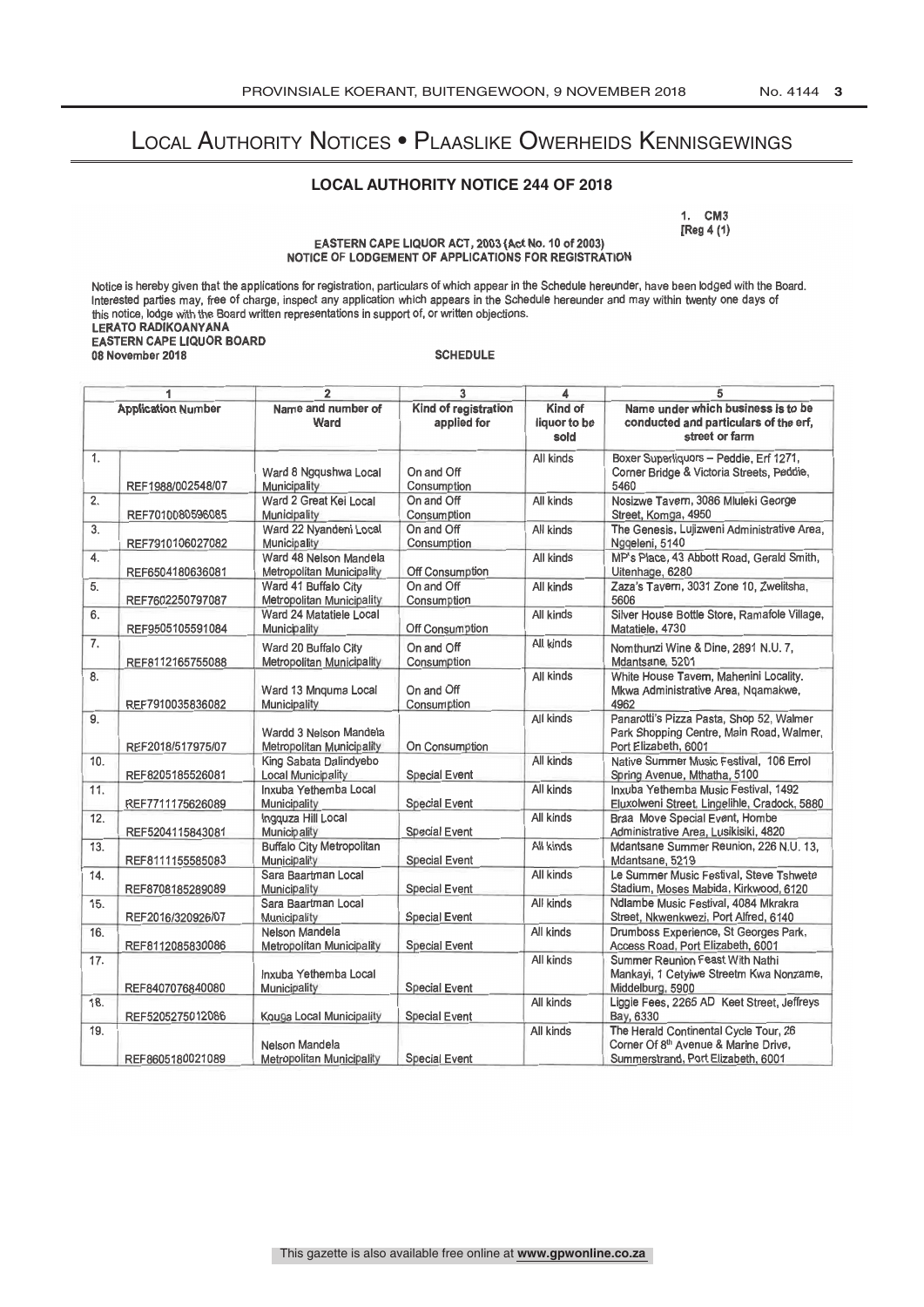## **LOCAL AUTHORITY NOTICE 245 OF 2018**

 $P_{0.01}$  44.6411  $\mathcal{L}^{\mathcal{L}}$ 

### EASTERN CAPE LIQUOR ACT, 2003 (Act No. 10 of 2003)

## NOTICE OF LODGEMENT OF APPLICATIONS FOR TRANSFER OF CERTIFICATE OF REGISTRATION

Notice is hereby given that the applications for transfer of certificates of registration, particulars of which appear in the Schedule hereunder, have been lodged with the Board.

Interested parties may, free of charge, inspect any application which appears in the Schedule hereunder and may within twenty one days of this notice, lodge with the Board written representations in support of, or written objections.

### LERATO RADIKOANYANA EASTERN CAPE LIQUOR BOARD 08 November 2018

SCHEDULE

| <b>Application Number</b> |                   |                                                           |                                                                                                        |                                                         |                                                                        |
|---------------------------|-------------------|-----------------------------------------------------------|--------------------------------------------------------------------------------------------------------|---------------------------------------------------------|------------------------------------------------------------------------|
|                           |                   | Name and number<br>of Ward                                | Particulars of certificate of<br>registration                                                          | Particulars of holder of<br>certificate of registration | Particulars of<br>prospective holder of<br>certificate of registration |
|                           | ECP00896/90454/OF | Ward 48 Nelson<br>Mandela<br>Metropolitan<br>Municipality | Calbi's, Erf 2907, 297/ 299 Caledon<br>Street, Central, Port Elizabeth,<br>6001                        | Christo Jacobus Human                                   | Calbis Liquors (Pty)<br>Limited                                        |
| 2.                        | FCP16340/03021/OO | Ward 4 Koukamma<br><b>Local Municipality</b>              | Rest<br>Tavem, 507<br>New<br>Mzo's<br>Location, Kareedouw, 6400                                        | Mzoxolo Chris Ndevu                                     | Masincedane CX222 (Pty)<br>Limited                                     |
| 3.                        | FCP16229/90454/OO | Ward 33 Nelson<br>Mandela<br>Metropolitan<br>Municipality | 20806<br>Nokuzola's<br>Tavern,<br>Wellington Street, Govan Mbeki,<br>Missionvale, Port Elizabeth, 6001 | Nokuzola Dada                                           | Mandisa Cynthia<br>Mtengwana Zakhe                                     |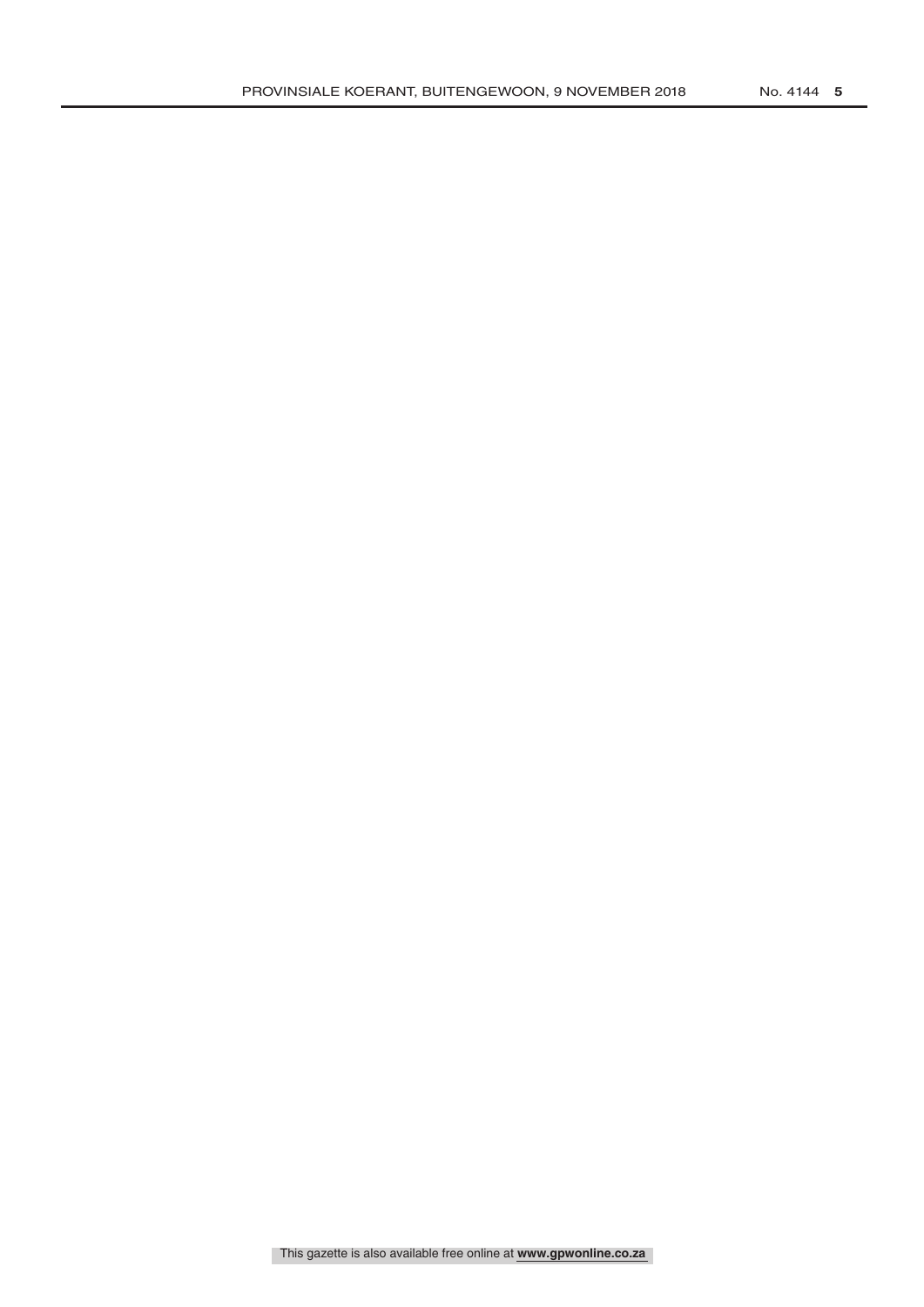This gazette is also available free online at **www.gpwonline.co.za**